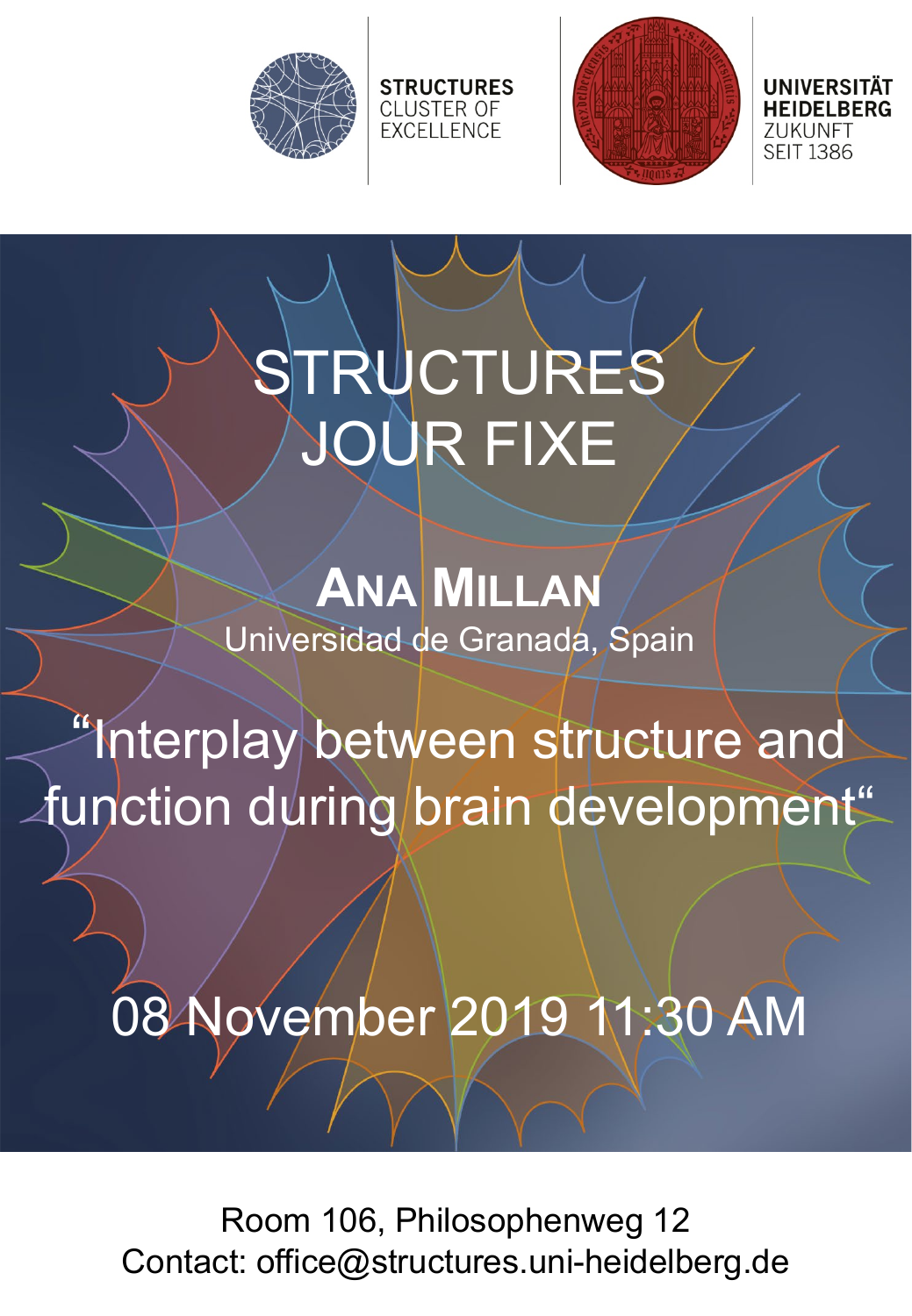



UNIVERSITÄT **HEIDELBERG** ZUKUNFT **SEIT 1386** 

#### **ABSTRACT**

Brain networks are highly dynamic in time, with connections being created and removed according to physiological activity. This is of major relevance during infancy and adolescence, when an extensive process of synaptic pruning takes place in the brain. Synaptic pruning plays a major role in brain development, where it is believed to provide an optimal compromise between network efficiency and energy consumption, and it may have large implications on high-level brain functions and on the emergence of some neurodevelopmental disorders such as autism and schizophrenia. Here we present a co-evolving model of brain development and synaptic pruning that couples a classical attractor neural network with a preferential attachment model for network evolution.

**STRUCTURES** 

**CLUSTER OF** 

**EXCELLENCE** 

The proposed model reproduces experimental profiles of synaptic density and shows the emergence of a feedback loop between activity and structure that strongly increases noise tolerance. Moreover, the inclusion of a transient time of high connectivity, as it occurs during brain development, enhances the memory capabilities of the system. Here I will present the emergent behavior of the system and its possible implications for brain development and its emergent cognitive capabilities.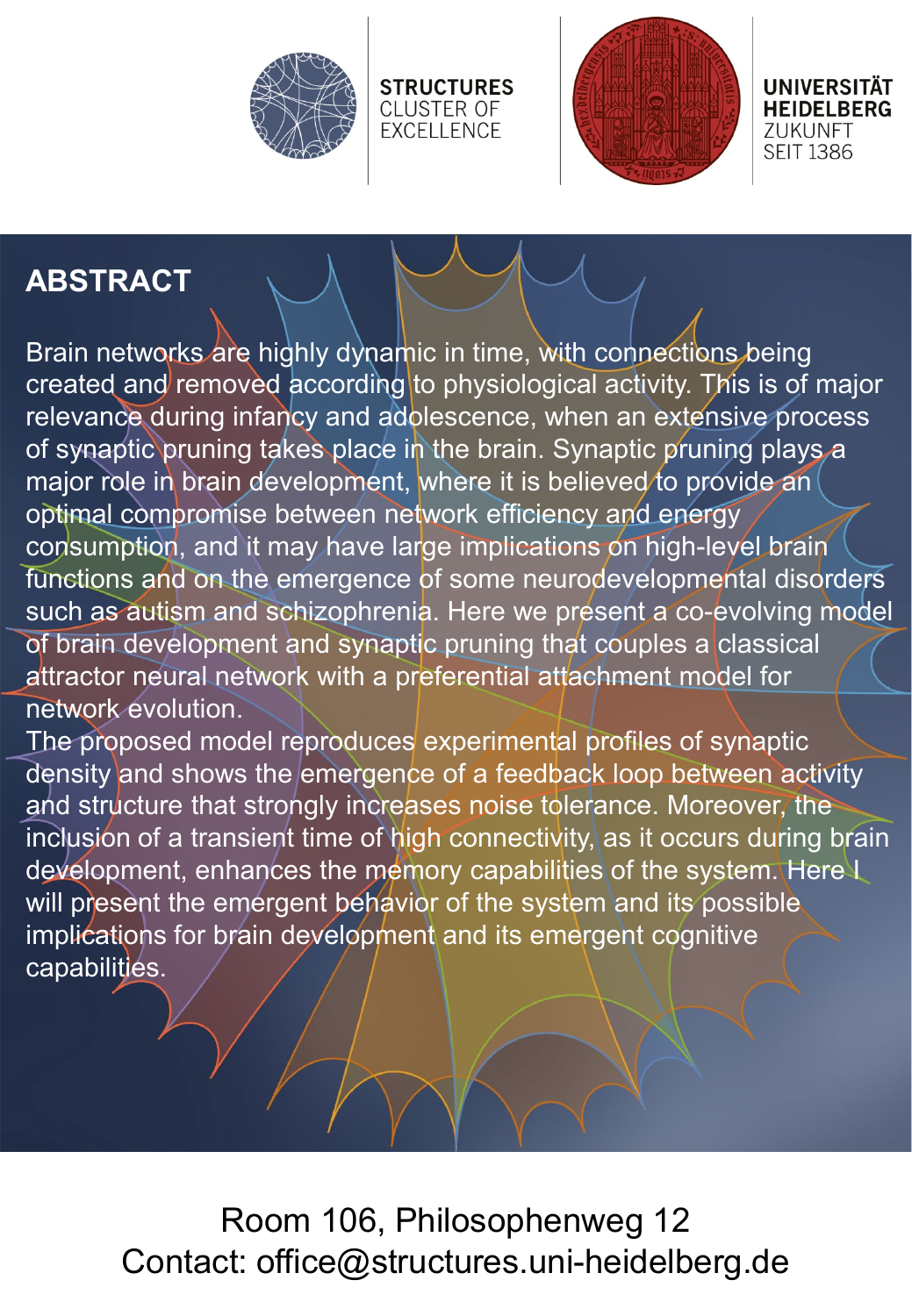



UNIVERSITAT ZUKUNFT **SEIT 1386** 

# STRUCTURES JOUR FIXE

**STRUCTURES** 

CLUSTER OF<br>EXCELLENCE

### **FEDERICO BATTISTON**

Central European University Nador, Hungary

"New emergent behavior in networks with higher-order interactions"

08 November 2019 11:30 AM